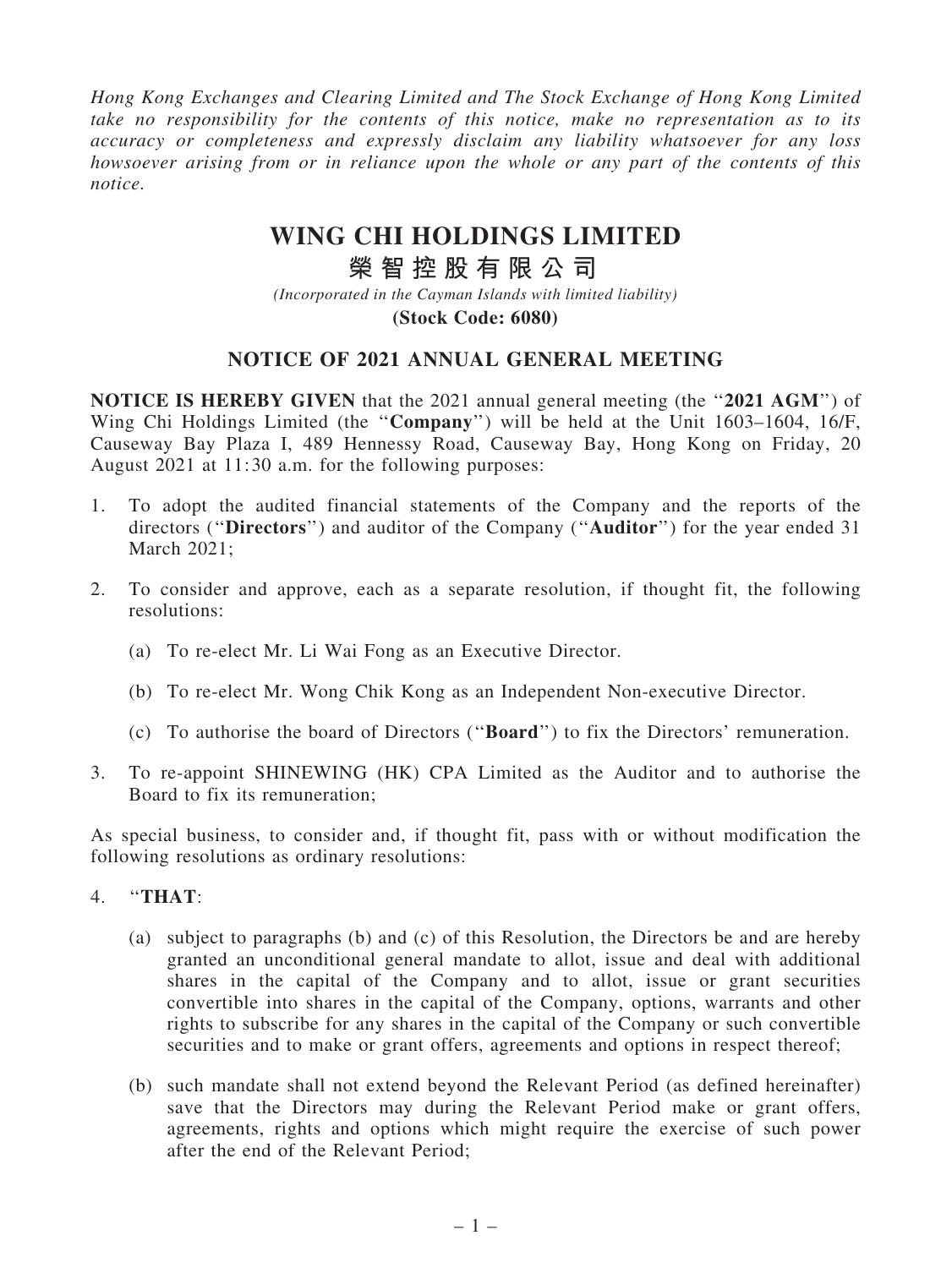- (c) the aggregate number of shares allotted or agreed conditionally or unconditionally to be allotted or issued (whether pursuant to an option or otherwise) by the Directors pursuant to paragraph (a) above, otherwise than pursuant to:
	- (i) a Rights Issue (as defined hereinafter);
	- (ii) the exercise of rights of subscription or conversion under the terms of any warrants issued by the Company or any securities which are convertible into shares of the Company;
	- (iii) the exercise of the subscription rights under any share option scheme or similar arrangement for the time being adopted for the grant or issue to officers and/or employees of the Company and/or any of its subsidiaries of shares or rights to acquire shares of the Company; or
	- (iv) any scrip dividend or similar arrangement providing for the allotment of shares in lieu of the whole or part of a dividend on shares of the Company in accordance with the articles of association of the Company;

shall not exceed 20% of the aggregate number of shares of the Company in issue as at the date of passing of this Resolution; and

(d) for the purposes of this Resolution

''Relevant Period'' means the period from the passing of this Resolution until the earlier of:

- (i) the conclusion of the next annual general meeting of the Company;
- (ii) the expiry of the period within which the next annual general meeting of the Company is required by law to be held; and
- (iii) the passing of an ordinary resolution by shareholders of the Company in general meeting revoking or varying the authority given to the Directors by this Resolution; and

"Rights Issue" means an offer of shares of the Company, or offer or issue of warrants, options or other securities giving rights to subscribe for shares of the Company open for a period fixed by the Directors to holders of shares of the Company on the Company's register of members on a fixed record date in proportion to their then holdings of shares of the Company (subject to such exclusion or other arrangements as the Directors may deem necessary or expedient in relation to fractional entitlements, or having regard to any restrictions or obligations under the laws of, or the requirements of, or the expense or delay which may be involved in determining the existence or extent of any restrictions or obligations under the laws of, or the requirements of, any jurisdiction outside Hong Kong or any recognised regulatory body or any stock exchange outside Hong Kong).''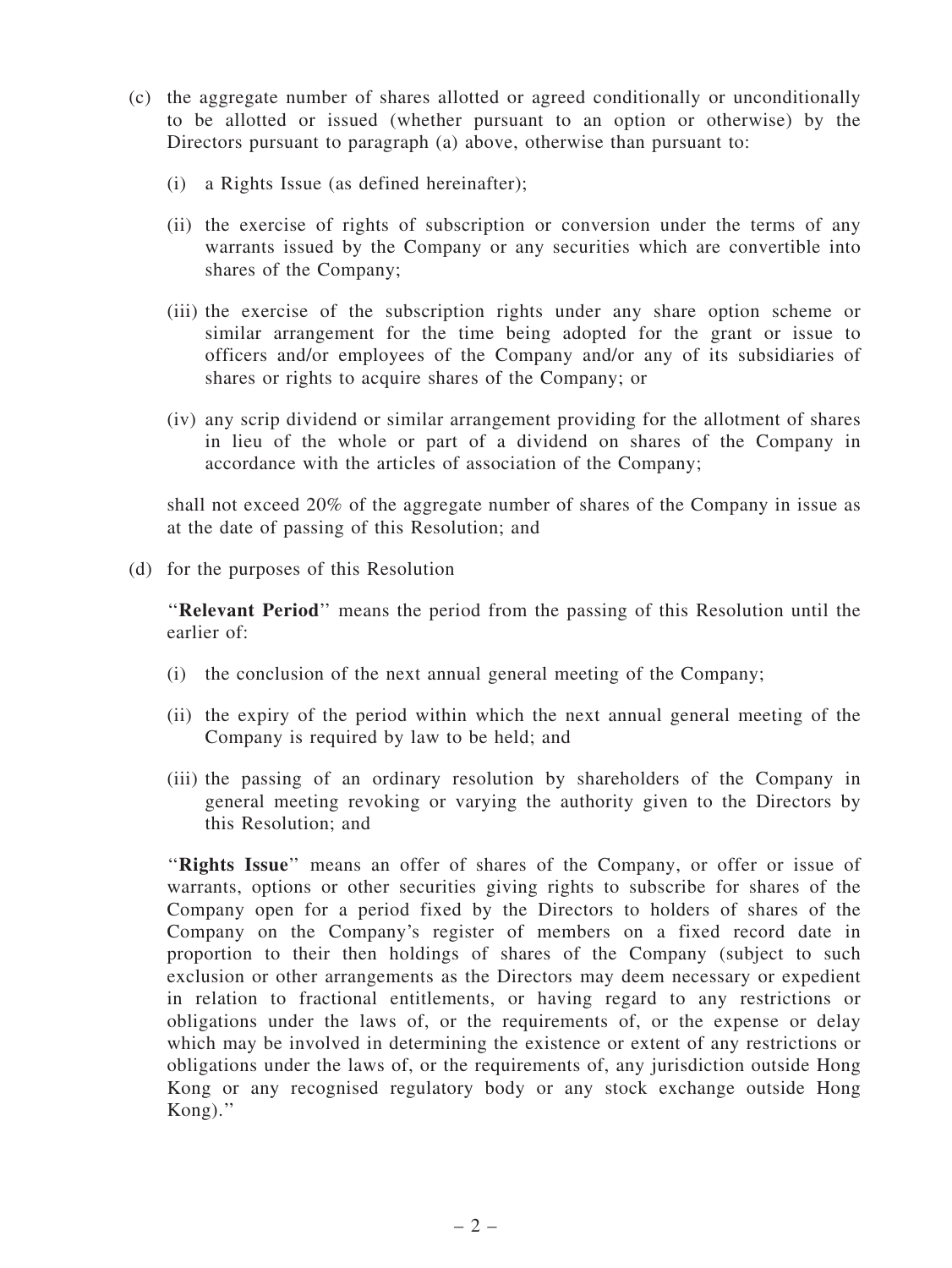# 5. ''THAT:

- (a) subject to paragraph (b) of this Resolution, the exercise by the Directors during the Relevant Period (as defined below) of all the powers of the Company to buy back shares of the Company on The Stock Exchange of Hong Kong Limited (the ''Stock Exchange") or on any other stock exchange on which the shares of the Company may be listed and which is recognised by the Securities and Futures Commission and the Stock Exchange for this purpose, subject to and in accordance with all applicable laws and the requirements of the Rules Governing the Listing of Securities on the Stock Exchange or of any other stock exchange (as applicable) as amended from time to time, be and is hereby generally and unconditionally approved;
- (b) the aggregate number of shares to be bought back pursuant to the approval in paragraph (a) of this Resolution shall not exceed 10 per cent of the number of issued shares of the Company at the date of the passing of this Resolution, and the said approval shall be limited accordingly; and
- (c) for the purposes of this Resolution:

''Relevant Period'' means the period from the passing of this Resolution until the earlier of:

- (i) the conclusion of the next annual general meeting of the Company;
- (ii) the expiry of the period within which the next annual general meeting of the Company is required by law to be held; and
- (iii) the passing of an ordinary resolution by shareholders of the Company in general meeting revoking or varying the authority given to the Directors by this Resolution.''
- 6. ''THAT subject to the passing of ordinary resolutions numbered 4 and 5 set out in the notice of the Meeting, the aggregate number of shares of the Company that may be allotted, issued and dealt with or agreed conditionally or unconditionally to be allotted, issued or dealt with by the Directors pursuant to and in accordance with the mandate granted under resolution numbered 4 set out in the notice of the Meeting be and is hereby increased and extended by the addition of the aggregate number of shares in the capital of the Company which may be bought-back by the Company pursuant to and in accordance with the mandate granted under resolution numbered 5 set out in the notice of the Meeting, provided that such amount shall not exceed 10% of the aggregate number of shares of the Company in issue as at the date of the passing of this Resolution.''

By order of the Board Wing Chi Holdings Limited Li Cheuk Kam *Chairman*

Hong Kong, 22 July 2021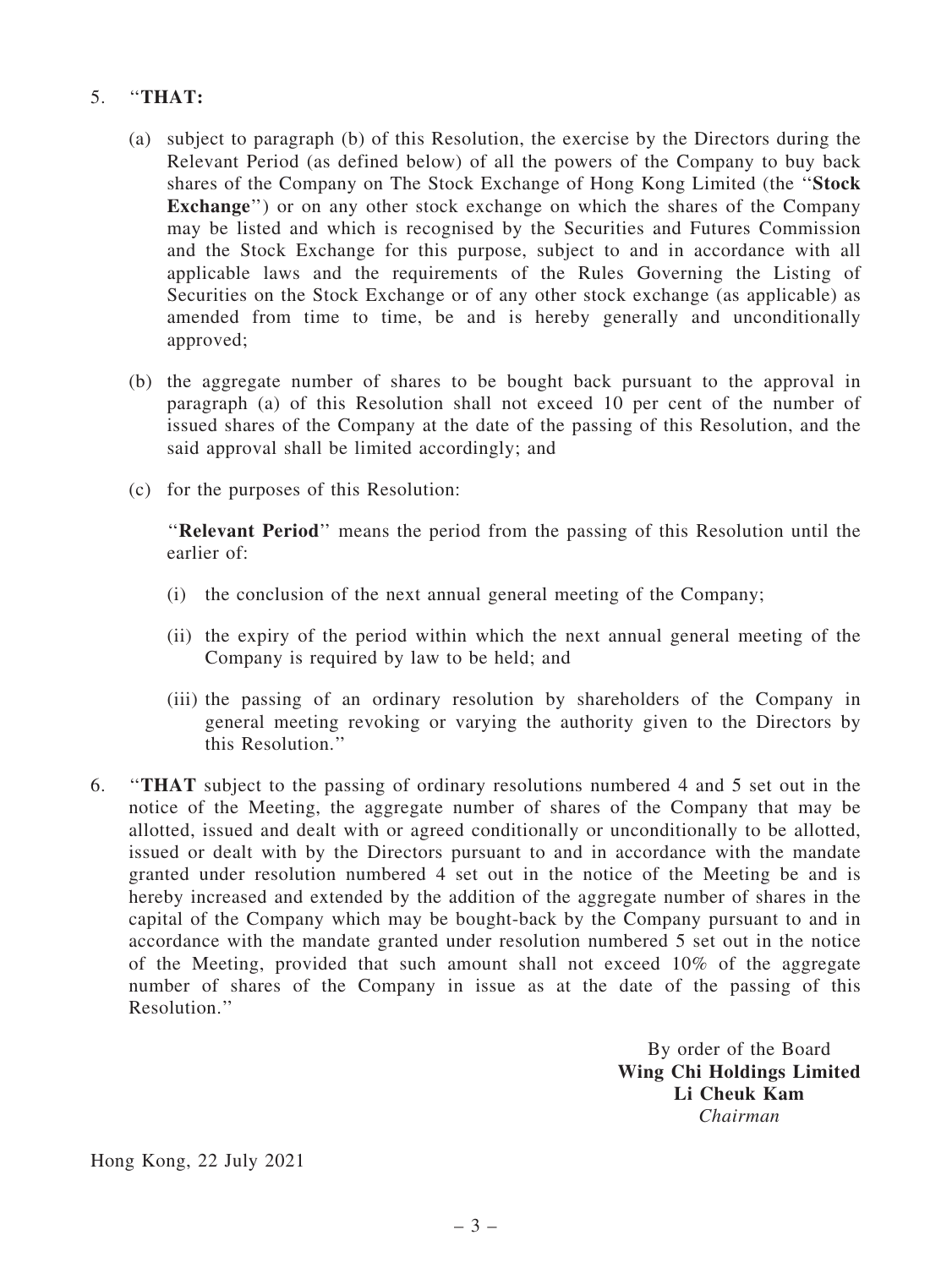#### *Notes:*

- (1) An eligible shareholder is entitled to appoint one or more proxies to attend, speak and vote in his/her stead at the 2021 AGM (or at any adjournment of it) provided that each proxy is appointed to represent the respective number of shares held by the shareholder as specified in the relevant proxy forms. The proxy does not need to be a shareholder of the Company. In light of the epidemic situation of the COVID-19, shareholders may consider appointing the chairman of the above meeting as his/her proxy to vote on the resolutions, instead of attending the above meeting in person.
- (2) Where there are joint registered holders of any shares, any one of such persons may vote at the 2021 AGM (or at any adjournment of it), either personally or by proxy, in respect of such shares as if he/she were solely entitled thereto but the vote of the senior holder who tenders a vote, whether in person or by proxy, will be accepted to the exclusion of the vote(s) of the other joint holders and, for this purpose, seniority shall be determined by the order in which the names stand in the register of members of the Company in respect of the relevant joint holding.
- (3) A proxy form for use at the 2021 AGM is enclosed.
- (4) In order to be valid, the completed proxy form must be received by the Hong Kong branch share registrar and transfer office of the Company, Tricor Investor Services Limited, at Level 54, Hopewell Centre, 183 Queen's Road East, Hong Kong or via the designated URL (https://spot-emeeting.tricor.hk) by using the username and password provided on the notification letter sent by the Company at least 48 hours (excluding any part of a day that is a public holiday) before the time appointed for holding the 2021 AGM or adjourned meeting (as the case may be). If a proxy form is signed by an attorney of a shareholder who is not a corporation, the power of attorney or other authority under which it is signed or a certified copy of that power of attorney or authority (such certification to be made by either a notary public or a solicitor qualified to practice in Hong Kong) must be delivered to the Hong Kong branch share registrar and transfer office of the Company together with the proxy form. In the case of a corporation, the proxy form must either be executed under its common seal or be signed by an officer or agent duly authorised in writing.
- (5) For the purposes of determining shareholders' eligibility to attend, speak and vote at the 2021 AGM (or at any adjournment of it), the register of members of the Company will be closed from Friday, 13 August 2021 to Friday, 20 August 2021, (both dates inclusive), during which period no transfer of shares of the Company will be registered. To be eligible to attend, speak and vote at the above 2021 AGM (or at any adjournment of it), all properly completed transfer documents accompanied by the relevant share certificate must be lodged with the Hong Kong branch share registrar and transfer office of the Company, Tricor Investor Services Limited, at Level 54, Hopewell Centre, 183 Queen's Road East, Hong Kong for registration not later than 4:30 p.m. on Thursday, 12 August 2021.
- (6) In relation to the proposed resolution numbered 2 above, Mr. Li Wai Fong and Mr. Wong Chik Kong will retire by rotation and, being eligible, have offered themselves for re-election at the 2021 AGM. Brief biographical details of the retiring Directors who offer themselves for re-election at the 2021 AGM are set out in Appendix II to the circular of the Company dated 22 July 2021 (the "Circular").
- (7) Detailed information on other business to be transacted at the 2021 AGM is set out in the Circular.
- (8) As set out in the Letter from the Board included in the Circular, each of the resolutions set out in this notice should be voted on by poll.
- (9) The Chinese translation of this notice is for reference only, and in case of any inconsistency, the English version shall prevail.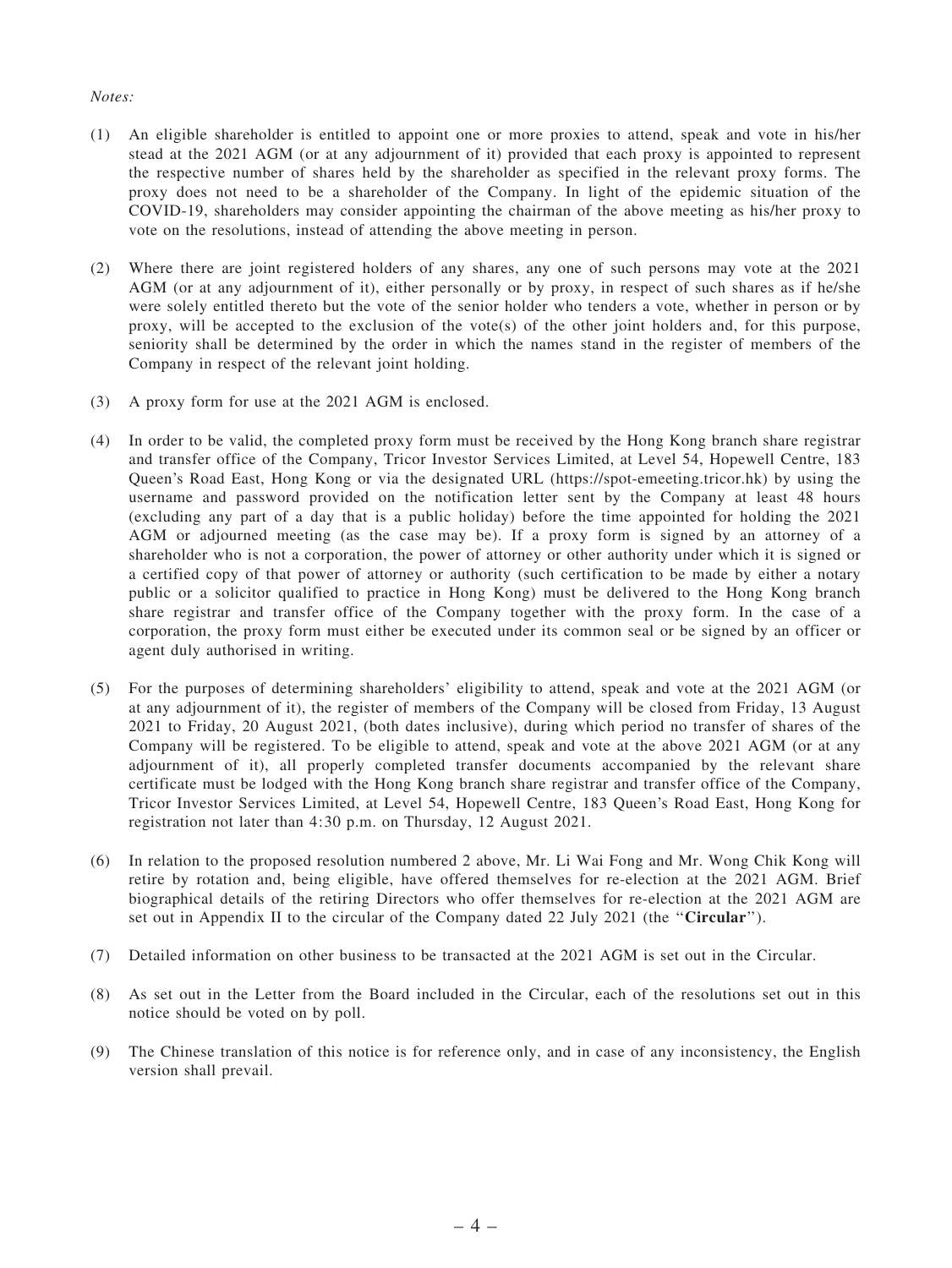(10) If a Typhoon Signal No. 8 or above is hoisted or a Black Rainstorm Warning Signal is in force at or at any time after 7:00 a.m. on the date of the 2021 AGM, the 2021 AGM will be adjourned. The Company will post an announcement on the website of the Company (www.wingchiholdings.com) and the HKEXnews website (www.hkexnews.hk) to notify shareholders of the date, time and place of the adjourned meeting.

The 2021 AGM will be held as scheduled when an Amber or a Red Rainstorm Warning Signal is in force. Shareholders should decide on their own whether they would attend the 2021 AGM under bad weather conditions bearing in mind their own situations.

As at the date of this notice, the Directors of the Company are:

## Executive Directors

Mr. Li Cheuk Kam *(Chairman)* and Mr. Li Wai Fong

## Non-executive Director

Mr. Poon Wai Kong

## Independent Non-executive Directors

Mr. Wong Chik Kong, Mr. Chan Chung Kik, Lewis and Mr. Lee Kwok Lun

The health of our shareholders, staff and stakeholders is of paramount importance to us. In view of the ongoing Novel Coronavirus (COVID-19) pandemic, the Company will implement the following precautionary measures at the 2021 AGM to protect attending shareholders, staff and stakeholders from the risk of infection:

- (i) Compulsory body temperature checks will be conducted for every shareholder, proxy or other attendee at each entrance of the meeting venue. Any person with a body temperature of over 37.4 degrees Celsius may be denied entry into the meeting venue or be required to leave the meeting venue.
- (ii) Each attendee is required to wear a surgical face mask throughout the meeting and inside the meeting venue, and to maintain a safe distance between seats.
- (iii) No refreshment will be served, and there will be no corporate gift.
- (iv) Each attendee may be asked whether (a) he/she travels outside of Hong Kong within the 14-day period immediately before the Annual General Meeting; and (b) he/she is subject to any Hong Kong Government prescribed quarantine. Anyone who responds positively to any of these questions may be denied entry into the meeting venue or be required to leave the meeting venue.

In addition, the Company reminds all shareholders that physical attendance in person at the meeting is not necessary for the purpose of exercising voting rights. Shareholders may appoint the chairman of the meeting as their proxy to vote on the relevant resolution(s) at the meeting instead of attending the meeting in person, by completing and return the proxy form attached to this document.